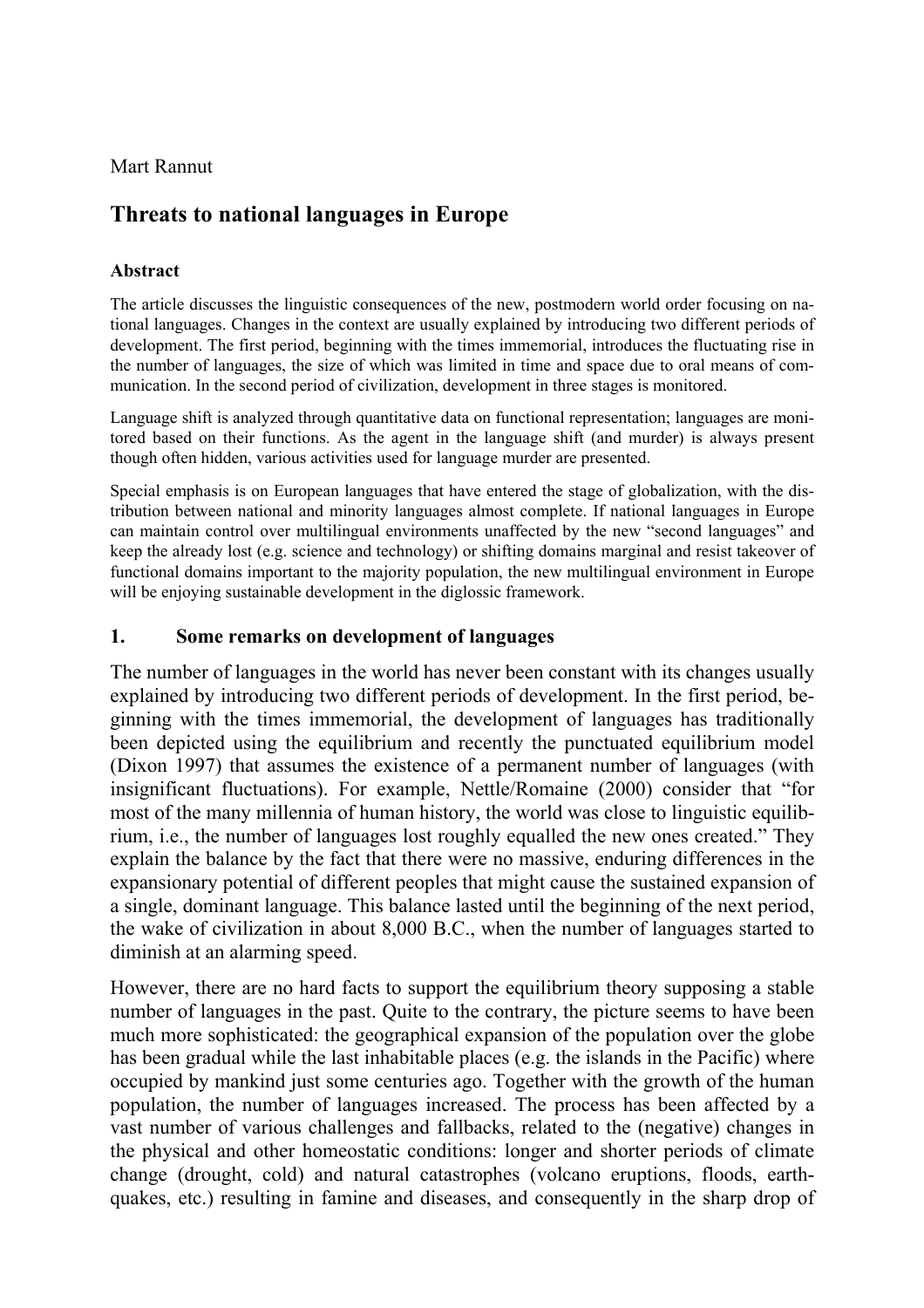population. Alongside with the population decrease, the number of languages reduced considerably due to extinction and language shift. In longer periods such as Ice Ages varieties of lingua franca might have evolved, conditioned by life in refugia (Wiik 2002). In these conditions the bio-diversity and the linguistic diversity underpin and reinforce one another, as noted in ecolinguistic theories (Mühlhäusler 1995; Skutnabb-Kangas 2000).

The firm connection between the number of languages and the size of the world population may be explained by the limitations imposed on the speech communities relying exclusively on the oral communication with all its constraints as there was no technology available to extend languages and their form over time and space. Therefore, new linguistic forms inevitably evolved in time, and the rare contacts under limited communication and transport sooner or later led to the differentiation of geographically dispersed languages. The restricted area of a language community provided for huntersgatherers only limited resources (max 2-3 ps per sq.km). Thus, there developed limited oral communication systems, based socially on the tribal structure, reaching the size of a band or a clan (though due to the language continuum phenomena neighbouring language varieties may have been similar, while several languages may have been used in the clan, cf. Fried 1972).

The following period, the era of civilization lasting over the past 10,000 years, is characterized by evergrowing speed of language extinction. However, this should rather be regarded as a result of the advancement of technology and the consequent numerical growth of speakers in speech communities. Development in agriculture and of tools, transportation (horse) and technology (e.g. metal processing) enabled to support qualitatively more people on the same limited territory. Technological advances expanded the boundaries of a speech community, resulting in the rise of language contacts (and conflicts, leading to the contraction of some languages and finally, their extinction). Writing as a memorizing technology and literacy enabled to maintain the same language variety over time and space constraints and expanded the number of its users. While the speech community of oral communication used to include up to 1,000 speakers in a band (depending on the geographical constraints and a way of life), the adoption of literacy (starting from the 4th millennium B.C. in Mesopotamia) provided the basis of communication that could unite tens of thousands and in some cases, millions of speakers under the literacy-ruled political governance (using the technological achievements of clay tablets, papyrus, parchment, etc.) that in the case of the mainstream literacy (based on paper and printing technology, the 15th century) provided instruments for shared communication for tens of millions. In the global society with electronic tools of communication creating virtual realities largely independent of time and space, a handful of languages may reach most of the world population, providing basis for one's communication needs and making other languages useless, not to say obsolete in several functions.

New technologies have enabled to establish new functional domains (science, media, etc) and upgrade the old ones (administration, education, etc.). As the reach outside the original speech community expands, several languages are brought into contact, launching their competition (or war) where only the fittest languages survive.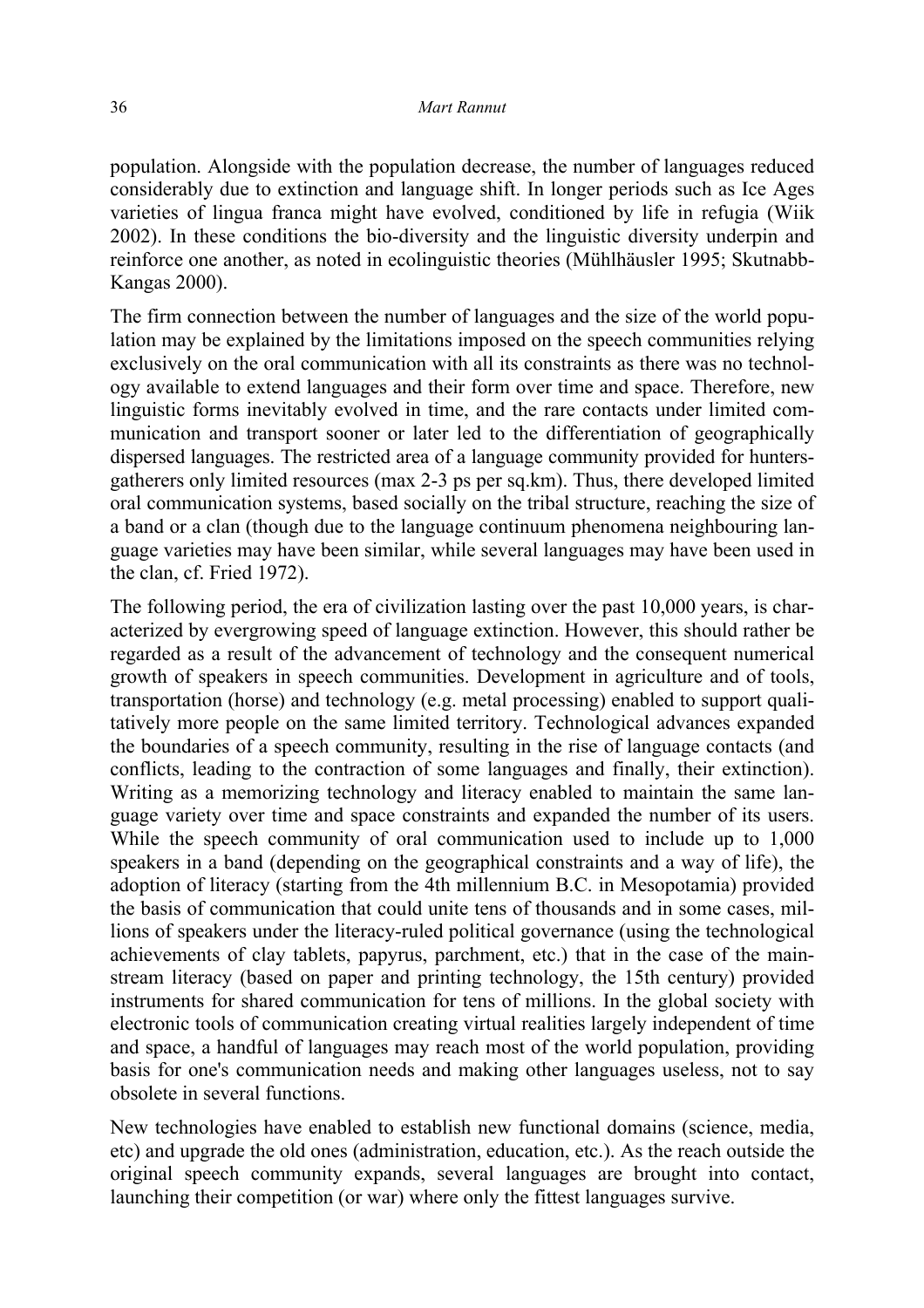The outcome of these wars has been duly noted, the situation of languages in the world has been mapped in a multitude of articles (e.g. Krauss 1992; Crystal 2000; Nettle/ Romaine 2000). Together with the expansion of language communities the number of languages in the world is diminishing. Nettle/Romaine (2000: 2) estimate that about half of the known languages in the world have disappeared over the past 500 years. Crystal (2000: 19) suggests that an average of one language every 2 weeks may vanish over the next 100 years. Estimates of the number of threatened languages vary a great deal from 50 to 90% depending on the criteria used to assess risk (Romaine 2008). UNESCO's *World Atlas of the World's Languages in Danger of Disappearing* (2001) estimates that 50% of languages may be in various degrees of endangerment. Krauss (1992) considers languages under 100,000 speakers unsafe, which means that up to 90% of the world's languages may be at risk.

Based on this statistics, gloomy forecasts predict an alarming decline in the number of languages. Some linguists think that as many as 60 to 90% of the world's approximately 6,900 languages may be at risk of extinction within the next 100 years. Krauss (1992) believes that only about 600 languages with a large number of speakers (i.e., more than 100,000) may survive. Romaine (2008) concludes from this that only a few of the approximately 6,000 remaining languages will have a secure future, while the speakers of probably half of the world's languages are the last ones still alive. Most of these estimations suppose a functional similarity of languages and regard the size as the decisive indicator of the fate of every language.

According to Waever (1993) from the Copenhagen security school, in the postmodern world it is the size that makes difference, but only under actual threat. This means that even multimillion-speaker languages may be under threat, while there might be no immediate threat on, for example, Icelandic with its 270,000 speakers. Predicting the fate for languages in Europe and in Africa just on the numeral basis of their speakers seems therefore to be arguable. More significant seems to be the functional load (and status) of the language concerned. Based on this idea, Rannut (2003) has estimated that by the end of the century from the current wealth of languages only 2-3% will be on the safe side (i.e. used by its population in significant communication), as the role of the Human Language Technology seems to be on the increase, making it a must in the contemporary life, and the number of languages enjoying HLT support in various solutions has not exceeded 100 yet.

### **2. Functional model of language shift**

Due to differing technological levels large or technologically advanced speech communities expand, others contract. This happens usually through language shift that enhances functionally significant domains of the greater part of the speakers of the language concerned. Together with the language shift, attitudinal shift progresses, making the adoption of the new language a matter of common sense.

Romaine (2008) characterizes language shift as a loss of speakers and domains of use, both of which are critical to the survival of a language. This is usually preceded and accompanied by widespread bilingualism of the shifting group, while the language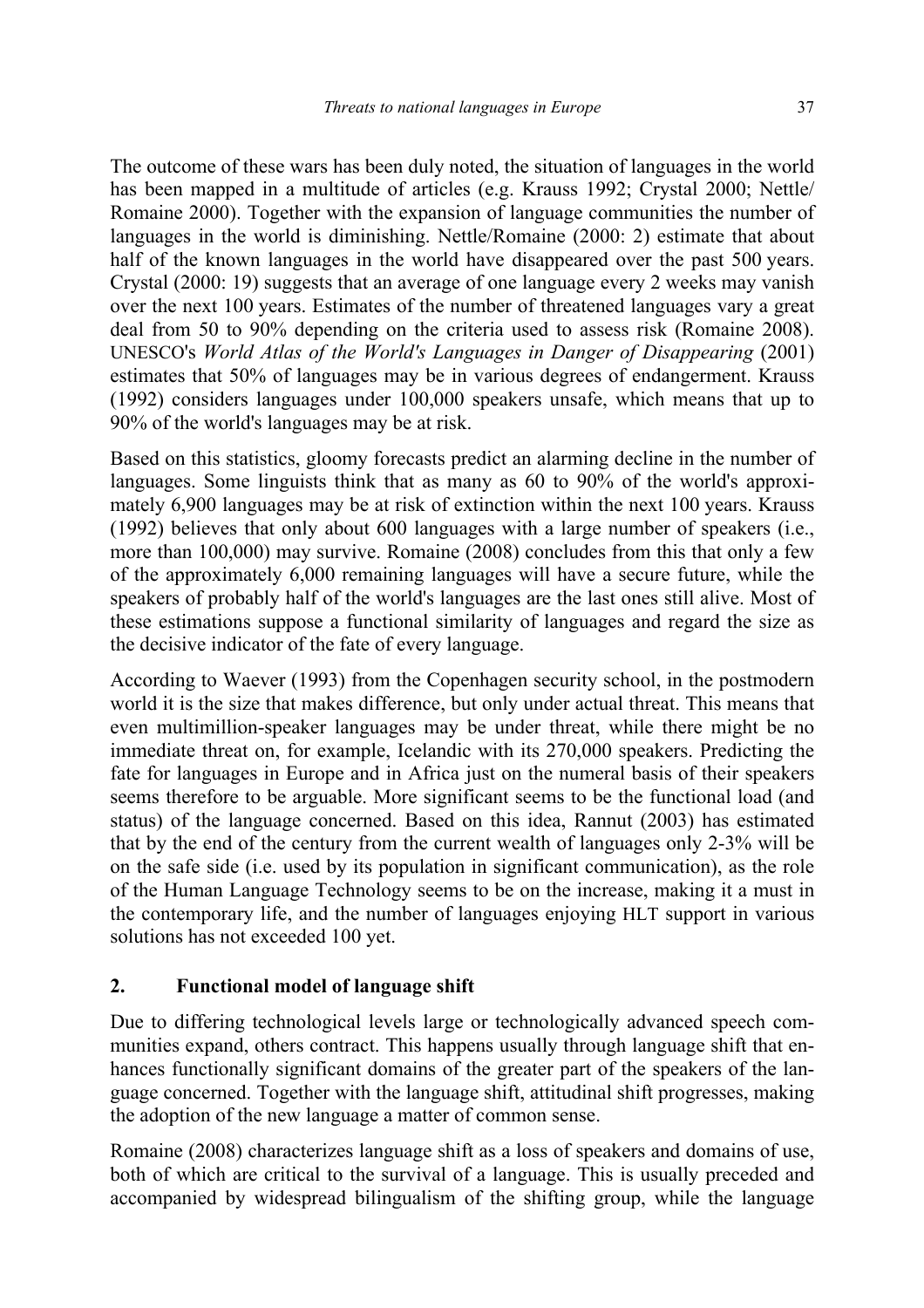once used throughout a community becomes restricted in use as another language intrudes on its functions. In the final phase usage declines at home, as growing numbers of parents fail to transmit the language to their children. This may be witnessed through the phenomenon when fluency in the language is higher among older speakers, as younger generations prefer to speak another (usually the dominant societal) language. However, when in the community the domains of functional language shift are limited (e.g. religious domain only), insignificant or affect a minor part of the community concerned, the shift will not succeed and some sort of diglossic solution will be worked out.

According to Fishman (2001) language shifts and in some instances, the resulting language deaths are often a "late order" indicator of cultural assimilation, following crucial changes in language attitudes and status. This phenomenon is largely witnessed today, when speakers of languages are to an ever-extending degree exposed to the influence of other languages that are used in functions of higher status (administration, media, education, etc.) and abandoning, thus, their former first language. It concerns especially those, about 90% of the world languages that are or were until recently almost entirely used as oral vernaculars. This was possible due to the absence of or constrained contacts with other languages represented by speakers using more advanced technology. Now, with enlarging communication networks, new domains are involved and through those, other languages acquired.

Most of the languages today suffer from the already well advanced shift, and the measures required to stop the process mean institutional structures and intimate community centered processes that can be perceived as turning away from the wider society and encapsuling one's community from the outside world (Lo Bianco 2004).

There are numerous reasons for language shift. UNESCO (2006) has pointed at six major factors of language vitality: intergenerational language transmission, absolute number of speakers, proportion of speakers within the total population, trends in the existing language domains, response to new domains and media, and materials for language education and literacy. From these six four are connected to the language shift in various functional domains and only two are connected to demographic patterns. This represents a clear trend of moving away from the size of the language to the functional data.

### **3. Three stages of language wars**

During the last 10,000 years developments in the social structure and communication needs deriving from that have led to the adoption of new technologies enabling to increase the size of speakers within speech communities, increasing thus language contacts and conflicts. As an outcome, more competitive languages have been selected that could offer various solutions for communicative technology and increase this way their value and status expanding as a result at the cost of the other languages concerned.

Language wars may be divided into three different stages, characterizing different language communities with their communicative constraints involved. While at the first prehistoric stage it was oral communication that was exclusively used, at the second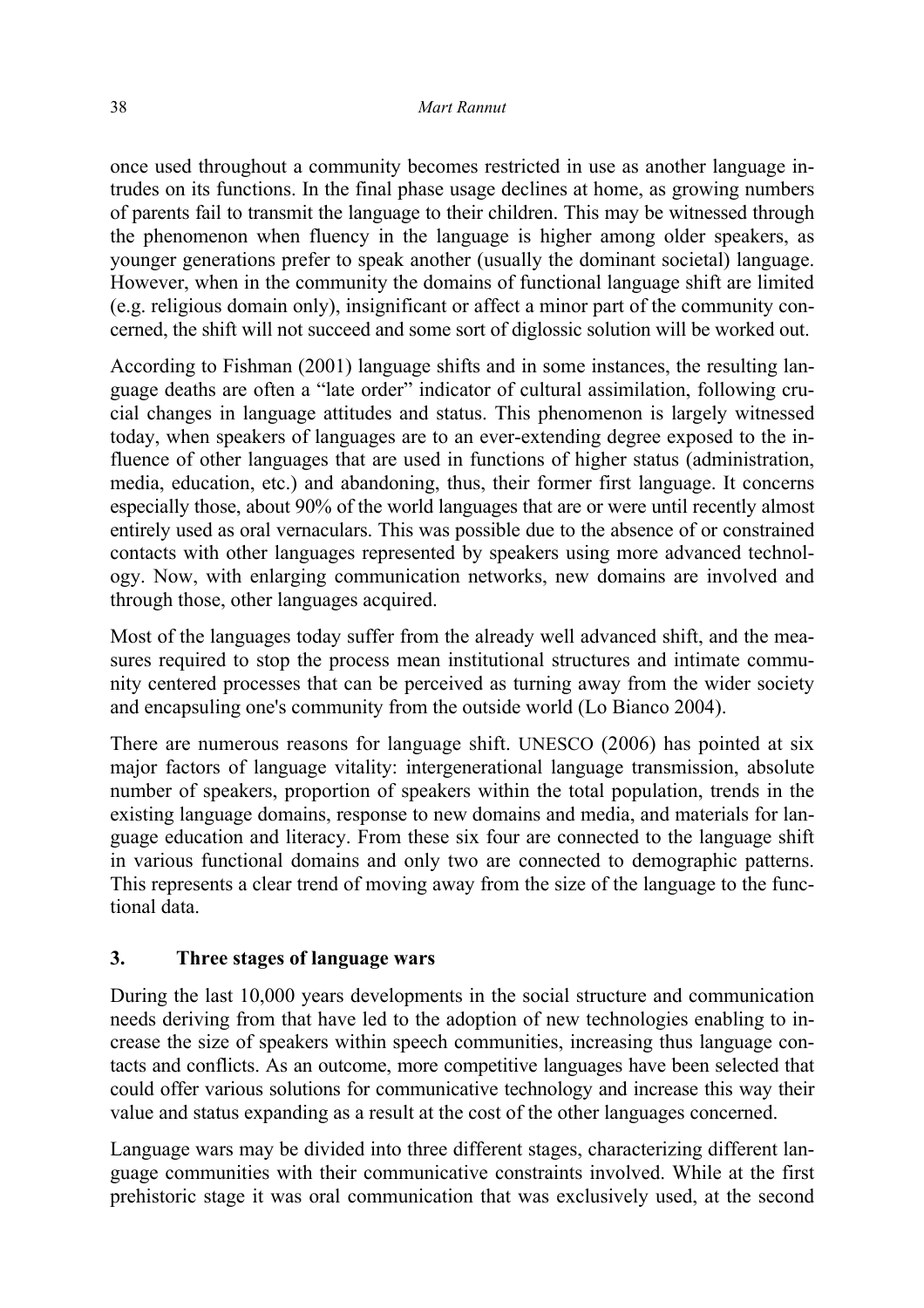stage, with the introduction of script, though initially extremely limited in its spread, the language varieties became more stable and permanent enabling them to expand in time and space. These were necessary to establish and maintain various fiefdoms and kingdoms, to develop towns. Languages of wider communication emerged (spread of Greek and Latin).

Together with the invention of printing in the 15th century and the following rise in literacy, literary standards were adopted that enabled to establish nation-states that controlled education, administration, compulsory army service, transportation and communication networks, etc., first in Europe and later in other parts of the world. National languages are mostly used by the elite controlling urban centers, hierarchical network between the urban centers. Other languages in the reach of the administrative system of the state, with its literary standard or not, became minority languages with their functions redistributed, and were pushed to the power periphery with scarce resources at their disposal. As a rule, the speakers of these languages were economically comparatively less well off and the status was adhered to their language also. Thus, minority languages emerged. In contemporary urban environment their number is gradually decreasing, though a *modus vivendi* in the form of a diglossic balance, provides basis for securing the domains left, challenging higher domains and steps (cf. Fishman's GIDS, 1991). Currently one may count more than 600 languages that qualify for the minority language status.

The war of languages did not stop at the stage of nation-states, but expanded into the next stage with the goal of global reach, which seems to be the guarantee for sustainable development in the future. According to Lo Bianco (2002) the new technologies are fashioning changes of various identities, bringing virtual multiculturalism to the fore and threatening a huge number of world languages not having adequate technological support for new life systems and constraining thus the accumulation of human capital. There is a vast increase in the investment in science and technology with the resources, however, allocated disproportionately between languages, with its main bulk going to big languages (135 MEUR in FP6). According to Danzin report (1998), languages with fewer than 10 million speakers were regarded incapable of the HLT development. Together with the limitation of the sovereignty of states through their membership in various political, economic and security international organizations access to the global media and the Internet have made the services and goods in various languages competitive on one's linguistic home-ground. Also several legitimate methods to interfere in the matters of another state are used, for example, in the case of human rights (e.g. supporting some language group) or, through public relations campaigns, upgrading the value of some language. Under globalization, competitive advantage rests with those languages able to cater for various consumer needs and preferences, and provide for extensive communication network (Lo Bianco). Therefore, in this borderless domain various institutions make use of options to raise the status of their national culture and language, such as the British Council, the USIA, Goethe Institut, etc., representing states with larger language communities. As a result, in the new global war the economic and social globalization affects two language categories: small national languages and sub-national languages. This is one of the reasons why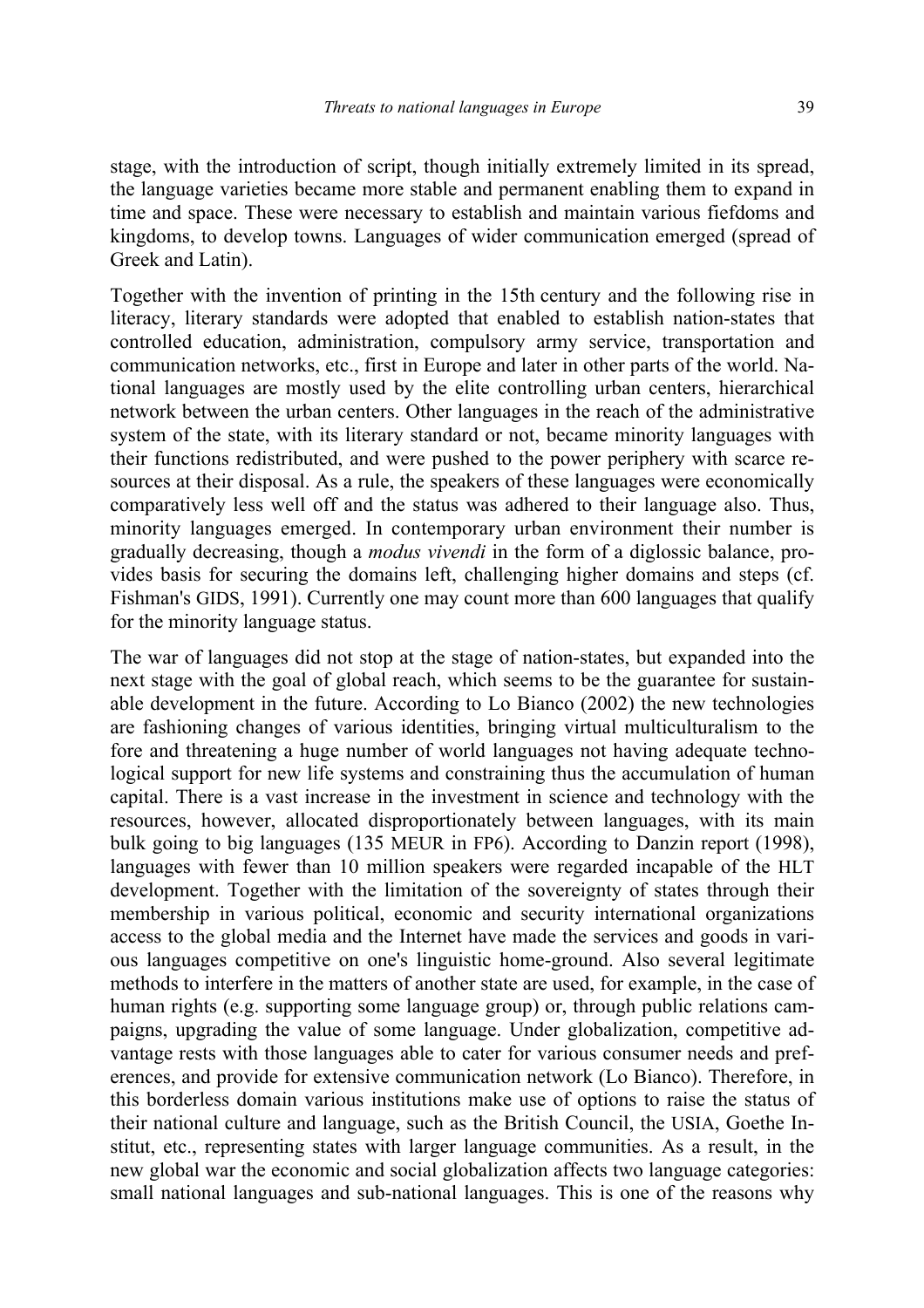language policy has become one of the most extensively developing disciplines in linguistics and why several smaller, though linguistically quite homogenous nation-states are drafting their language laws by now (cf. Sweden 2008).

There seems to be a difference in order of magnitude in the number of languages involved: linguistic biodiversity model is valid and applicable in the case of ca. 6,000 languages (with less than 100,000 speakers) from the almost 7,000 listed in *Ethnologue* (Gordon 2005). These languages are to a major extent unwritten, not recognized officially, restricted to local community and home functions, and spoken by very small groups of people. It is virtually impossible for these languages to get grip in an urban environment. This reflects the balance of power in the global linguistic market place.

Hundreds of languages with minority status (ca. 600) still sort out functions with less than 100 national and official languages, trying to find sustainable diglossia, however in most cases gradually losing their speakers to major ones. The status of the global language is challenged by languages with biggest number of speakers. The first dozen of bigger languages with more than hundred million speakers have been gradually increasing in the number of their speakers (except Russian). Among these English is gradually taking over various functions beginning with research and technology, tertiary education and gradually secondary, business and trade, entertainment, politics, media, resulting in the highest number of second or foreign language speakers of it (see Boyd 2007 for Sweden).

### **4. Languages in various functions**

In spite of the impressing total number of languages in the world, the number of languages tied to various functions within the speech community varies greatly. Let us consider languages in various functions and the share of European languages among those.

According to Ethnologue (2005) there are 6,912 spoken languages in the world, cf. www.ethnologue.com, and more than a hundred widely spread sign languages and several thousands used in more limited communication. The number of autochthonous languages in Europe differs from 63 (EBLUL) to 90 (FUEN), constituting a mere percent of the total.

Bible or a section of it has been translated roughly into one third of those, i.e. there is a literary standard for 2,453 languages. All languages in Europe belong to this category, including even Liv with less than 50 speakers. This means no more than a potential for further written communication, as the market for literary language, i.e. the commercial language market with books written, sold and bought in it, operates only in some 800 languages (1997 Frankfurt Book Fair data).

The number of languages used in education is even smaller. UNESCO has been compiling the data for the last decades but the work is still in progress. Though most of the data is available, in many cases the comparison and systematic arrangement of the figures is impossible due to their varying content and interpretation (Bamgbose 2005). Here differentiation should be made of languages as means of instruction and those taught as a subject. Like in the case of literary standard, various thresholds play an im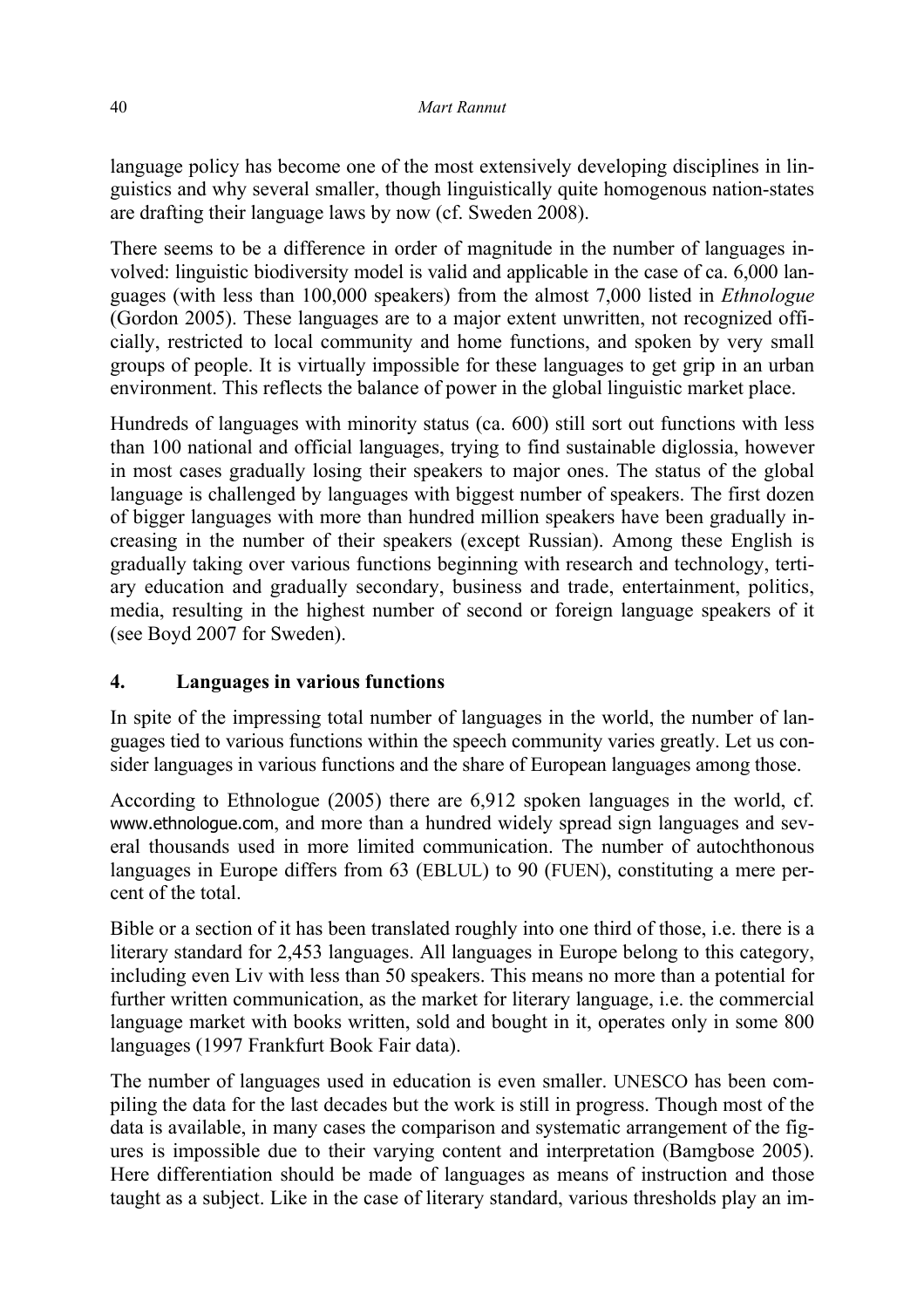portant role here. One is the number of languages used for (obtaining) structural literacy and possibly, elementary education, whereat the number of languages involved may easily exceed a thousand. The challenge here seems to be the exclusion of more vulnerable groups (like girls, disabled persons, etc.). According to the UNESCO data, 72 million children are out-of-school, one out of three children never enters a classroom, and one in five adults is still not literate (two-thirds of them women).

When analyzing higher, more formalized levels of education requiring printed studyware and formalized teacher training, the situation for intergenerational language transmission is less promising. Thus, in Africa with more than 2,000 languages listed (ca. 30% of the total), slightly over 200 of these are used in education. However, the number comes down to 60 plus when counting the languages used as means of instruction, and the number is smaller still, when counting the languages used within the whole period of primary education, as most of them are only a basis of transfer to some other, usually an European language (English, French) that is the medium of further education. Only a handful of African languages are used in instruction at secondary level.

When compared to Europe (without Russia) with its 90 autochthonous languages, the number of languages used as the media of instruction at primary level is less than 50 (UNESCO), the majority of which are used also in secondary education and further. It seems that the primary level education already proves to be an obstacle for many speech communities to provide education in the mother-tongue, as teaching materials, testing, teacher training and other components need financial resources that most of the speech communities cannot afford themselves. Only in Asia the number of languages used throughout the primary education exceeds 100. All in all approximately 250-400 languages are used in the primary education as the main media of instruction.

The number of languages used in tertiary education seems to be less than 100 for the whole world, with Europe covering one third of the figure. The language loss at higher levels of education seems to be the main indicator of sustainability and an indicator of the final war between languages for the global scope, with English being the most successful one introducing its PhD, MA and also BA programs in an ever-increasing extent.

A small minority of dominant languages prevail as languages of government and education. The total number of official languages, i.e. the languages used in administration and in financial services is quite small in the world – probably no more than 100. Simultaneously, several languages are official in more than one country, such as English in more than 53 countries (http://en.wikipedia.org/wiki/English\_language). French has the official status in 30 countries (http://en.wikipedia.org/wiki/French\_language). Arabic is official in 25 countries (http://en.wikipedia.org/wiki/Arabic\_language). Spanish in 21 (http://en.wikipedia.org/wiki/Spanish\_language), and Portuguese in 11 states (http://en. wikipedia.org/wiki/Portuguese\_language).

Even less languages are used in Human Language Technology (HLT): computer software for mass consumer is available and in use in 70+ languages, in Nokia products (such as menus of mobile phones) info is installed in 44 languages (2004 data), machine translation (based on Systran, c.f. EUROTRA) functions in ca. 30 languages. To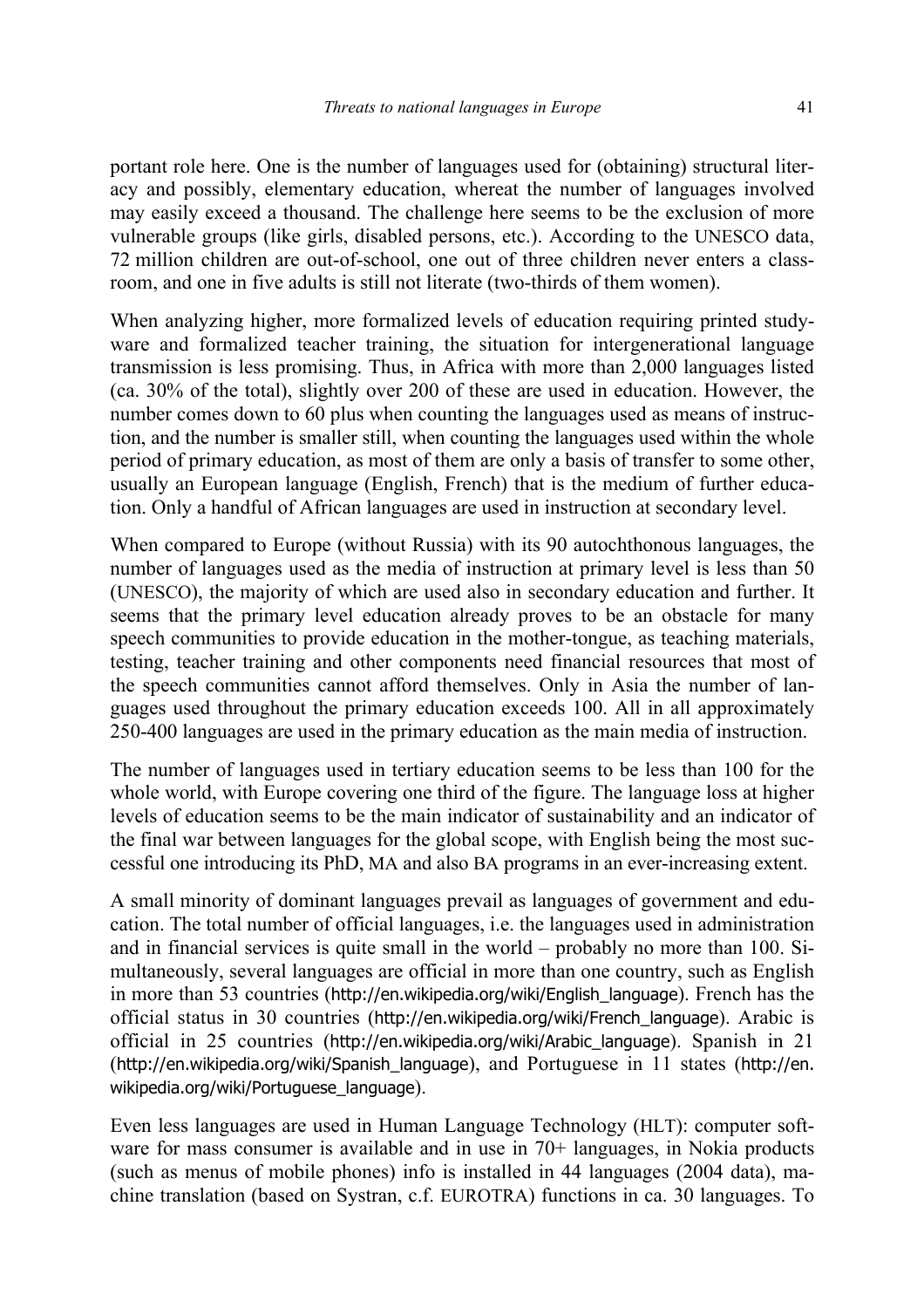a large extent the languages that have technological support, coincide. This means that HLT support and tools are developed for the same languages, due to their users' consumer power, thus constituting "elite club" of languages. Those "elite club" languages dominate in this domain (and benefit financially) also in the areas where other languages are spoken, as speakers of non-elite languages (without HLT support) consume the same HLT services and products, e.g. computer programs, speech recognition, information retrieval systems, etc., using for this purpose some foreign, elite club language.

Most languages are unwritten, not recognized officially, restricted to local community and home functions, and spoken by very small groups of people. This reflects the balance of power in the global linguistic market place.

# **5. Language killing methods**

Language death is unfortunately much more common than success in language revitalization or the emergence of a new language that would be sustained intergenerationally. However, this has its own virtues, as the murder cases of a language enable us to monitor and make explicit also several covert processes, providing valuable data in planning sustainable development for other, more lucky languages.

Language murder may be presented both as a closed model (language shift takes place due to changes inside the language environment) or an open model (interaction with other environments, e.g. demographic, economic, physical, social identity issues). The closed model option implies language policy developments in various language planning dimensions (status, corpus, education, technology), providing data on the transfer of functional domains from an ousted language  $(X)$  to the other, the ousting one  $(Y)$ . Together with the language shift, the speakers adopt new attitudes and beliefs popular among the ousting language.

Language killing techniques are diverse. In the following, we have grouped them into language planning dimensions (closed model), revealing language shift through various activities. The most important dimension to language survival and also vice versa, to language death, is the status planning dimension. Here traditionally three interwoven domains may be viewed: legislation, management and language marketing (or prestige planning, cf. Haarmann and Holman 1997). In the case of language murder, legislation is often left untouched, as leaving a language without protection is the easiest way to implement *laissez-faire* policy. Non-existence of language acts or forms of regulation automatically means non-recognition of the (minority) language concerned and its rights. Even more, abundant are the examples (e.g. in the former Soviet Union) when any discussion of the subject was labelled as nationalism and xenophobia, and harshly punished. Even more, laissez-faire in legislation places no obligations on immigrant population, who could avoid from learning the local low-status language and culture and thus, maintain usually negative attitudes about these.

The absence of language legislation has never constrained different activities of language management. Local X-language is substituted by Y-language in public and official functions, bringing along language shift from X to Y in various language domains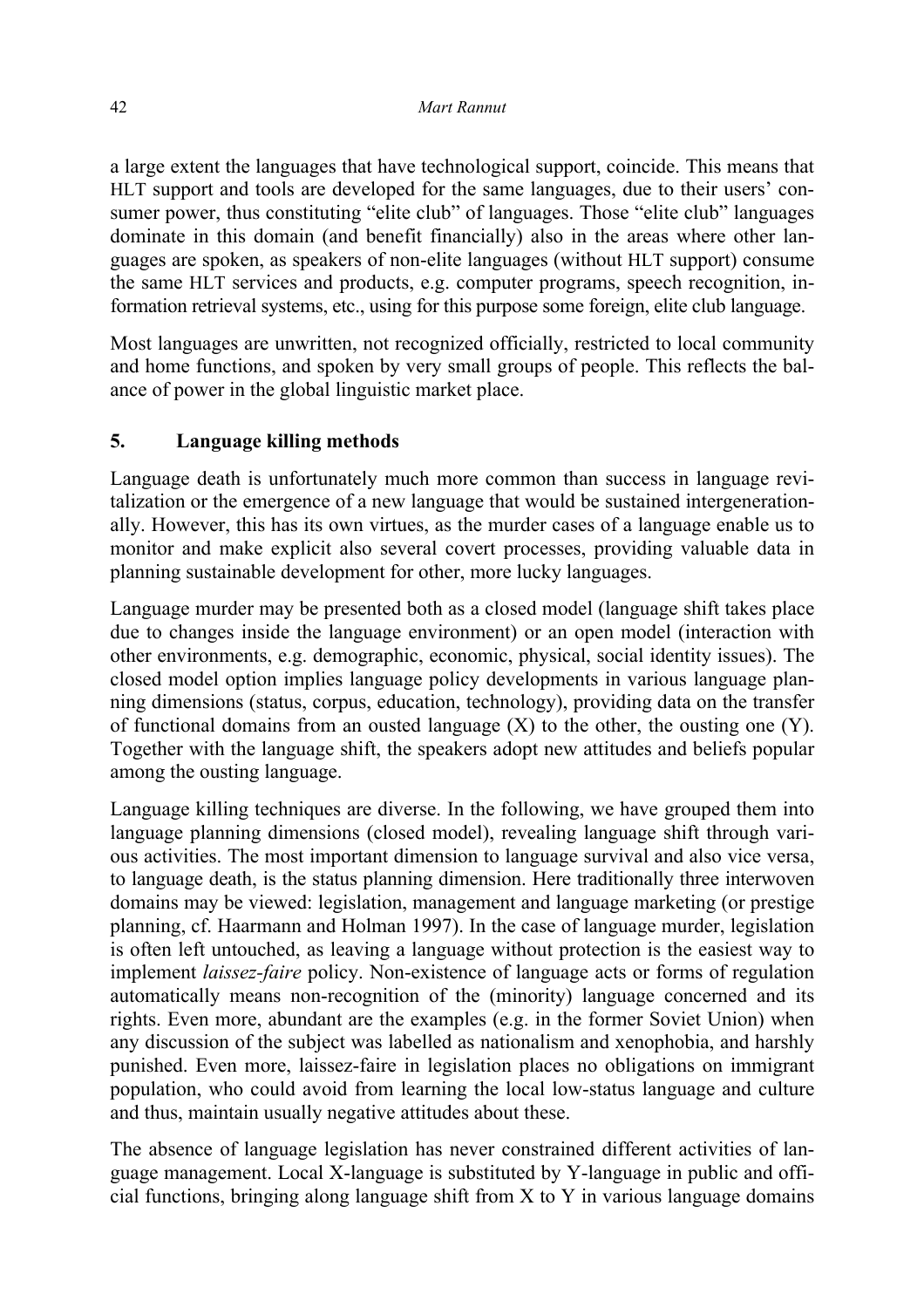(administration, court, media, military service, police, etc.). Together with this, the nonspeakers of the X-language concerned are promoted to leading positions, establishing thus non-X speaking and simultaneously Y-speaking elite. In the language marketing domain the Y-language is usually depicted as a gateway to great opportunities. The Ylanguage documentation, information space and media require extensive proficiency in Y for employment and also for daily survival. Marginal representation of X with no functional load turns the language useless.

These steps raise the status of the ousting Y-language at the cost of X, resulting in the rise of the number of YSL and later YFL speakers. Other languages, X included, are left to die with marginal number of speakers.

Acquisition planning dimension provides also significant impact on (reducing) the language sustainability. Closing down and reducing the number of schools with X as the language of instruction, opening up new schools with the Y language makes pupils consequently switch their medium of instruction. Propagating "the freedom of choice" among parents who decide whether to choose for their children an educational path with all opportunities or an impasse is one option that worked swiftly in Central Asia in 1950s-1980s. As a result, this blocked or at least severely restricted the intergeneral language transmission. In addition, no literacy is required in X, instead, literacy in Y is compulsory, to be checked at all sorts of tests and exams.

In addition to this, or in case the method does not work, there can be used another option of rearranging X-language curriculum into transitional educational program from X to Y on the primary or even elementary level. Sometimes the X-language is taught as an optional subject in higher grades also, usually as the last lesson of the schoolday. As a rule, textbooks and other studyware is outdated, teachers are elderly and with vague training background, just to cover the embarrassing requirement. This situation is often contrary to that with teaching and acquiring Y, where the support is almost total: more lessons, out-of-classroom activities, teacher training and support, modern studyware.

Language corpus planning dimension provides options and means of casting off from the literary standard, making it confusing and outdated. First of all, the access to literary language aids is made difficult or these are nonexistent altogether. No language aids or guides for better and orthographically correct usage, no orthological dictionaries are available or within easy reach. As a result varieties of language structure come into being, people are unsure of their correct writing skills and ready to compose their texts in some other language, if permitted. Simultaneously, loans and interference phenomena from Y are promoted as a positive sign of civilisation, mixed languages are regarded as a positive step towards Y. Expert bodies coin no new terms and other lexical inventory.

Name policy (personal, business and geographical names) is taken over from Y (standards, Y-language version always preferred). Names for streets, bus and tram stops, towns, buildings and even for ships are taken from the Y language or from its worthy speakers. In the case of differing alphabet switch to Y-language alphabet is encouraged, or required by law (e.g. Karelian in Russia, 2002). Publications in X are rare, requiring some additional financial investment in order to be published. X language is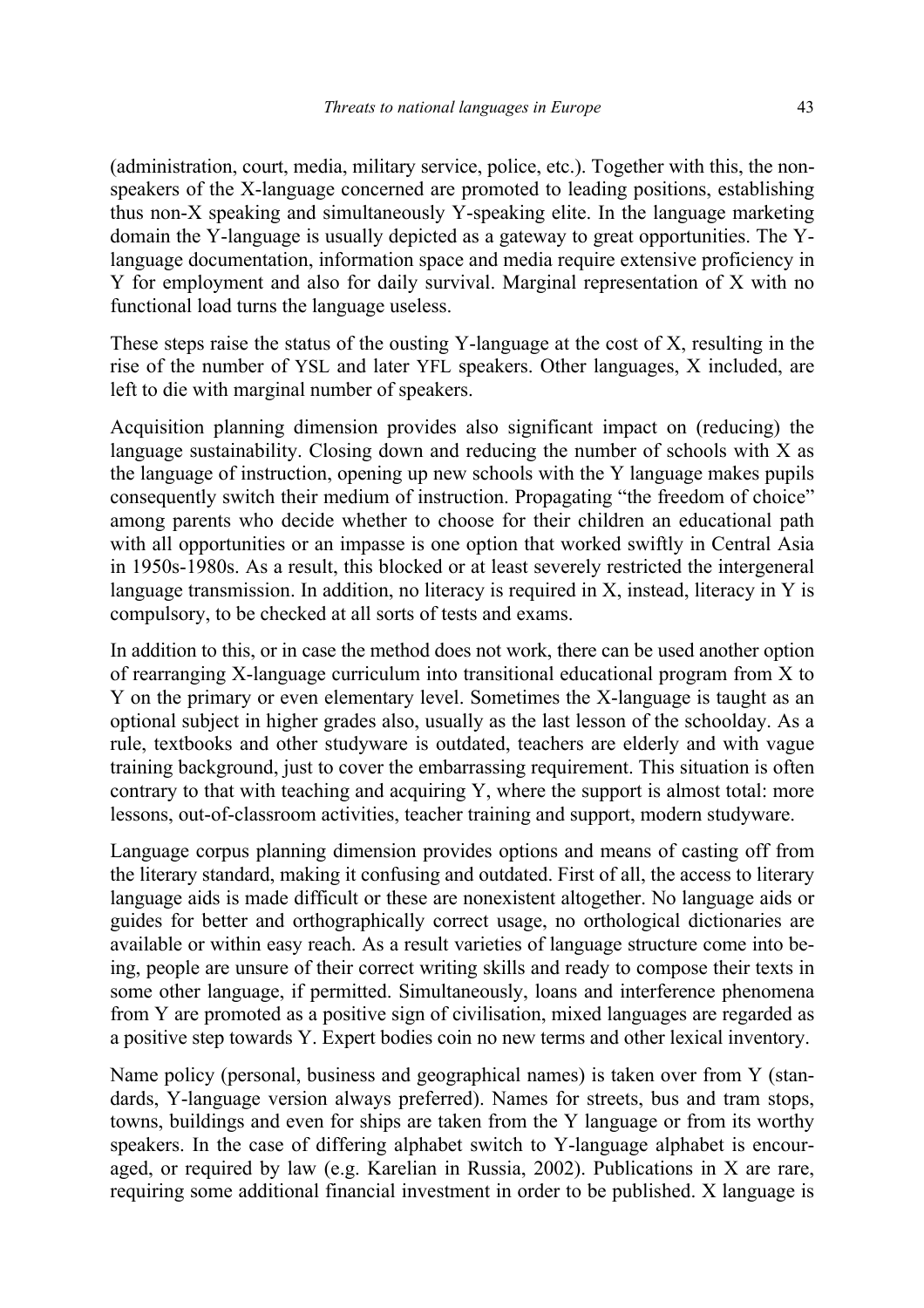broadcasted in audiovisual media usually out of prime time, e.g. in the afternoon, often irregularly. Translations from and through Y are made a standard procedure. From X almost no translations are made, making creative writing in X an impasse.

Language planning in technology has come to fore to stay, constituting by now a significant dimension in language planning. Here a phenomenon called technological discrimination takes place: Human Language Technology (HLT) solutions are implemented only for Y, local administration has to use Y-language versions of mass consumer programs (e.g. Microsoft Office), computers are sold with the Y-language software and support (spellers, thesauri, dictionaries). Search engines are devised only in Y, government supports HLT projects only for Y, while even the alphabet of the local language is not supported by UNICODE. Sometimes the laissez-faire policy is implemented, leaving X-language HLT development stranded. As a result, X-speakers have to switch to some other (Y) language in order to carry out their various tasks (e.g. banking, buying through Internet). If they cannot, their access to a number of services and opportunities is blocked.

Open Model Approach focuses on interaction with various extralinguistic environments that may have deep impact on the language concerned. Demographic aspect is one the most significant: for example, the measures supporting the in-migration of Yspeakers to the X-speaking territories, reducing thus the share of X-speakers and hindering daily communication in X (public and private sphere), may consequently trigger a language shift. Genocide, deportation, slavery and massive arrests are fortunately prohibited by law in most countries. However, promoting ethnically and linguistically mixed marriages leading to the Y-language offspring and the rotation of population groups (army drafting, employment conditions) requiring the Y-language use are legitimate steps for governments.

Economic aspect plays a significant role in one's language choice. Here a state budget may be the most destructive weapon, causing schools to be closed, X-language broadcasts in the media to be dropped, or directing financial support to the detriment of the X language. This may result in selling the Y-language products and offering Y-language services cheaper than the X-language ones.

Under the open model one has also to consider the impact of physical environment, such as natural catastrophes (famine, diseases, floods and changing sea levels, tsunamis, volcanic eruptions, earthquakes, meteorites, etc., see Dixon 1997) and wars.

As a result Y, the language with higher status, taken as such by the common sense, will be thriving among the X-population, especially in case of mixed marriages, migrants and speakers of the kin languages. Together with the language shift, new attitudes and beliefs popular among the speakers of Y are adopted. As language in its use is never neutral (discourse!), attitudes and beliefs enforcing negative attitudes emerge and grow: in the X language community minority complex, regarding their language useless and even shameful, revealing their "low" background, while among the Y language speakers (they don't necessarily form a homogenous community) cultural prejudices and linguistic imperialism may prevail, they feel privileged and may claim the "Herrenvolk" status even in numerical minority.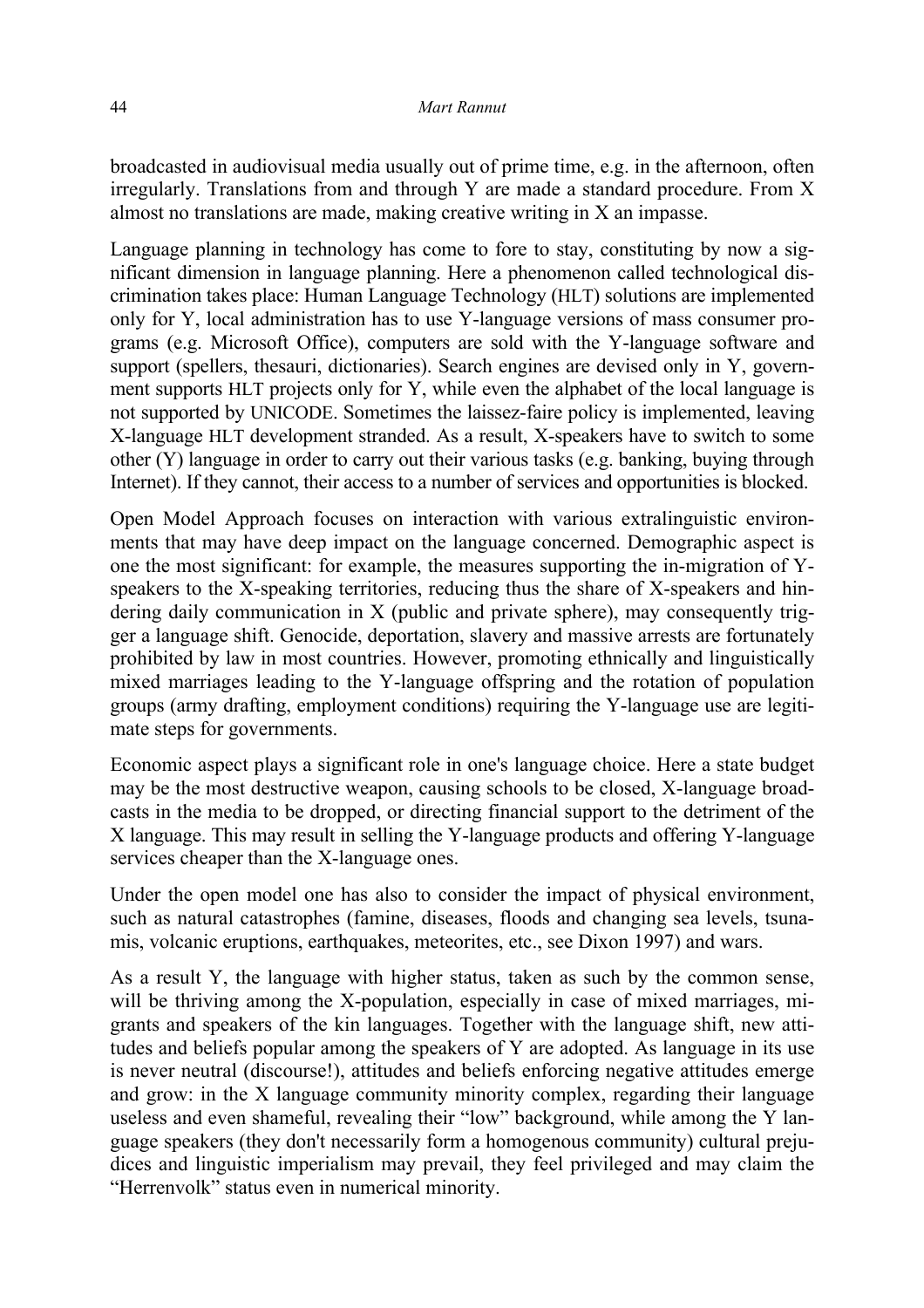# **6. Language policy and planning**

However, these are neither languages nor technological advances that are the active agents of the process. Instead, language policies make use of technologies influencing speakers of certain languages in order to reap economic and/or political benefits. Language policy may simply be defined as an application of power to language. These applications may be language practices, language ideology (beliefs and attitudes), language management, interpreting language hereby widely, covering its speakers and the language environment. Usually the goals of language policy lie outside the language policy aiming at social changes, competitiveness, etc. (or the access to power, resources, security, information, entertainment, etc.) There is neither contact nor conflict between languages, but between speakers and language communities, providing infinite source of conflicts (Nelde 63: 2007). Thus, language planning problems are, as a rule, outside the language domain, not linguistic in their nature (Lo Bianco 2004).

Language policy may be divided into various types (Rannut et al. 2003) based on the international legal standards (hard and soft), providing a minimum of rights for establishing an appropriate language regime, or vice versa, in the absence or violation of those:

- Minority protection models based on ethnic mobilization (securitization) (e.g. GIDS by Fishman 1991).
- Language ecology models for indigenous peoples (Mühlhäusler 1995, Maffi 2001). Indigenous languages have a limited social existence, i.e. a community of a sufficient number of speakers, for whom the language is the essential tool of communication and information in all areas of human experience, having no stable foothold in urban culture. Therefore the challenge lies in the elaboration of the language in new functional domains, securing simultaneously its separate social environment.
- Nation-building models applied within state framework. Attempts to solve language problems through rational planning, similar to economic models (planning language resources rationally and systematically), producing language strategies, language plans and minor programs for various domains (foreign language teaching, terminological work, language technology, etc.). These models focus on building the state as a sovereign unit (nation-building, strengthening congruence between the state, language and nation).
- Language spread models (Ammon 1993), including linguistic imperialism (Phillipson 1992).
- Laissez-faire policy (Phillipson 2003) treating language planning issues as secondary.

While the first two models strive for societal (group) security – maintenance of the basic identity of the group under the changing conditions and threats (sustainable development of language, culture, religious, ethnic identity) – the third one, nation-building regards as its main task national security (state's capacity to manage and eliminate threats).

Language component in the current security thinking belongs to the domain of soft security. Ager (1999) divides linguistic insecurity into three: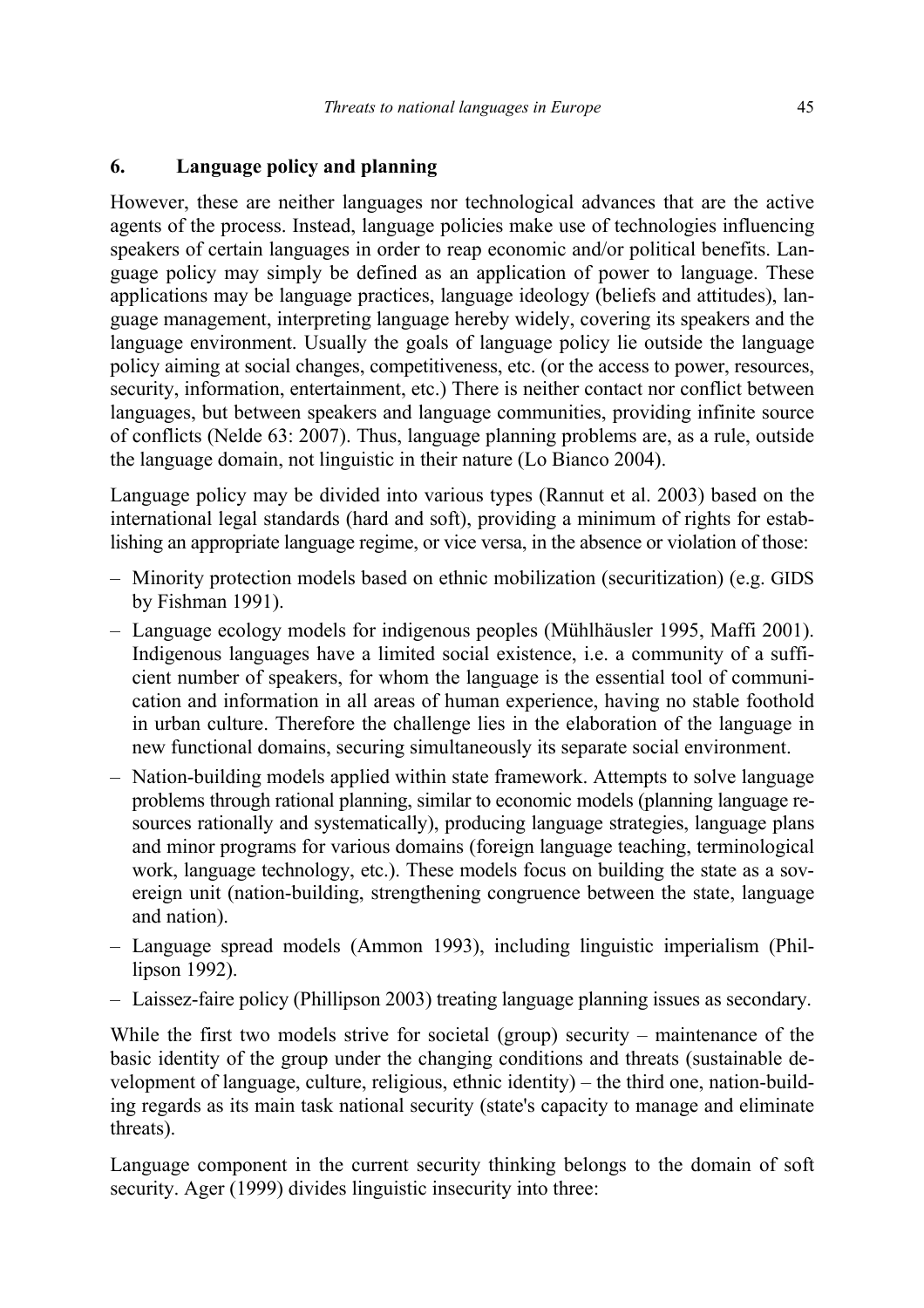- Territorial insecurity as a fear of regional (minority) languages, based on the threats of disintegration, regionalism and fragmentation. Policy in this case is based on linguistic integrity and primacy of official/national languages in high-status functional domains (administration, court, education, army, public media, etc.). Officially various integration models based on additive bilingualism are encouraged.
- Social insecurity as a threat of a social outsider group (class, social layer, e.g. immigrants, poor, younger generation). Policy instruments here are equal access, participation and cooperation, promoting social inclusion. Main emphasis here is on assimilation, though partial native language support is sometimes available.
- Virtual insecurity as a new domain in language conflict (modification of Ager 1999 by Rannut 2003), leading to the status decrease and loss of functional domains (IT, science, higher education, media  $\&$  entertainment), due to the ever-increasing impact of technology upon language environment. In this case the physical presence of the ousting speech community is not necessary as the battleground is the virtual space.

In order to eliminate and defend from various linguistic threats an expert language planning and its consequent implementation through policy is required. Language planning covers all legitimate and proficient actions in the whole language environment. They may be carried out by states (and international organizations such as the EU, the UN), usually at the macro level, institutions and even private persons, (micro level, Tollefson 1991). Methods and approaches as well as aims and indicators vary here. Distinction is made between the 4 dimensions of language planning:

- **Status planning** (Kloss 1969) is concerned with policies attributing a recognized status and functions in national, regional and even institutional life of a language. Planning activities are carried out in the domains of legislation, management and marketing (or prestige planning, Haarmann 1990).
- **Corpus planning** (Haugen 1983; Maurais 1993) is concerned with the quality of language concerning its structure and lexicon, establishing the literary norm, corresponding to the referential and non-referential potential of the language and its capability for translation. Codification planning, terminological planning, name planning and translation (plus interpretation, adaptation, etc.) planning are the domains involved in this language planning dimension.
- **Acquisition planning** (Cooper 1989) or language planning-in-education (Baldauf/ Kaplan 2003) is concerned with teaching and acquiring languages and their literary norm as a necessary skill and basis for success in one's education and further career. They deal with literacy, various educational programs in multilingual environment (second language and native language planning, linguistic accommodation of immigrant pupils, cf. EU Directive 486/77/EC, etc.) or for multilingual aims (foreign language planning), teacher training and preparation of educational materials for language purposes.
- **Technological planning** is concerned with providing technological support to language, be it either in oral or in written form. This is usually divided into speech technology and text processing or alternatively, to language resources (incl. corpora) and language software. Some authors have regarded this dimension under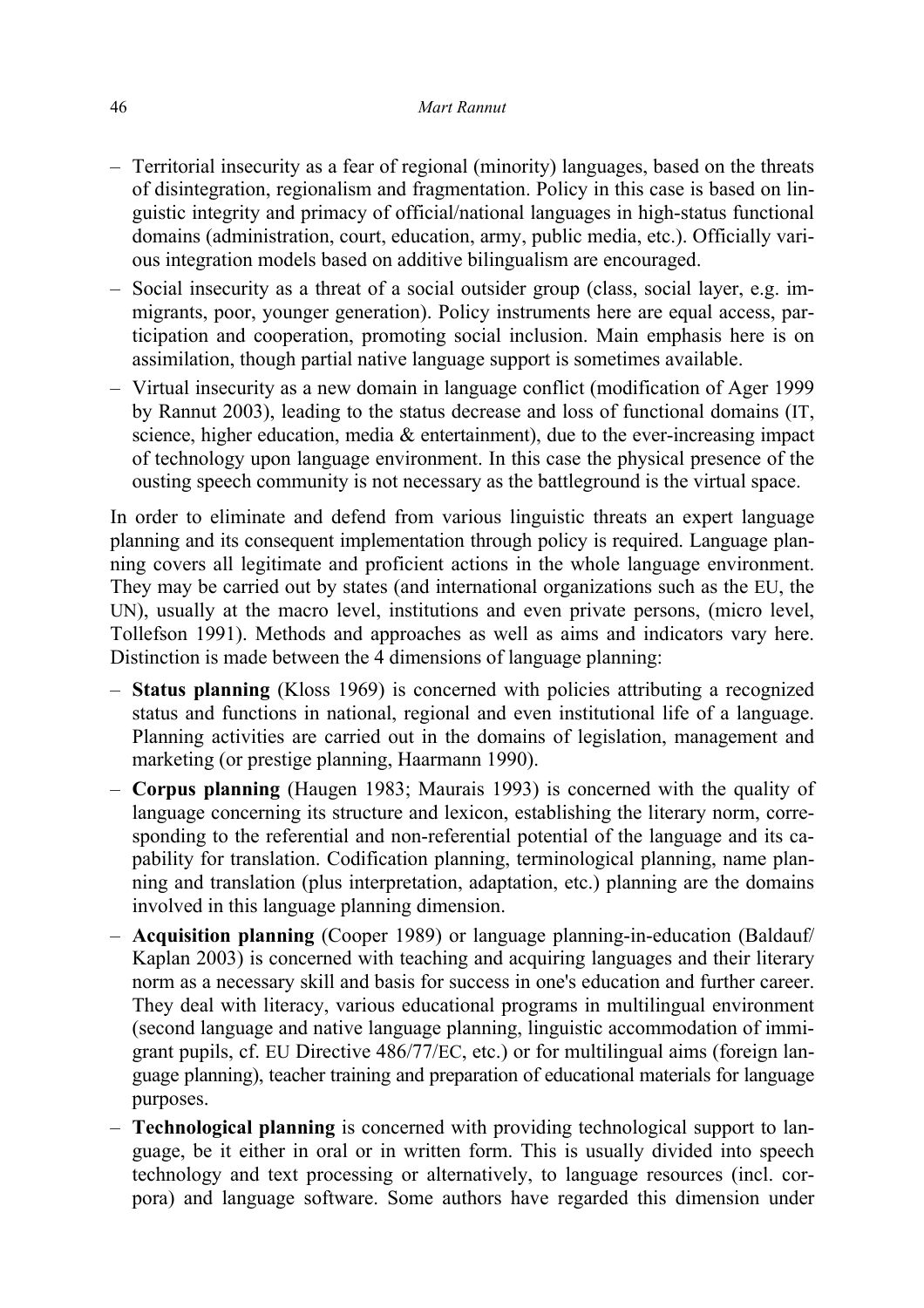corpus planning, however, the quality seems secondary in this dimension, but rather a criteria of comprehension and further processing (e.g. running nose might cause bigger distortions in speech recognition systems than the usage of lexicon far from literary standard, as systems may be trained through frequent exposal to those).

Sustainable development is guaranteed through competitive functioning in all language planning dimensions. Formula of success is based on the principle of conformity: language use must be provided through language as an instrument of communication (language corpora and technology), regulated by law, allocated to high-status functions and sustained through intergenerational transmission.

# **7. National languages in Europe**

Europe has been at the forefront of language wars for a long time. The first ones between tribal languages and later, in the framework of various chiefdoms and kingdoms (in their classical form) against the big languages with script, are by now history: the last indigenous group in Europe (without Russia) is Sami, which has been quite successful for the fight over sustainability of their languages.

Europe has also gone through the second stage of language wars that resulted in the distribution into minority and state (national) languages in the framework of national states. The major battles were connected with (the aftermaths of) the two World wars, the last skirmishes took place at the dismissal of the Soviet Union and Yugoslavia, when the status of several minority languages was upgraded. As a result of those language wars and survival of the fittest only, the total number of autochthonous languages in Europe is small, varying between 70 and 90 in various sources. Also rules are quite clear here, written down in several human rights instruments, such as European Charter for Regional and Minority Languages, Framework Convention for the Protection of National Minorities and several other acts. Ultimate limit in language planning is also fixed, not allowing development of any language to the detriment of the national language (ECRML).

National language is not necessarily the mother tongue for the whole population and a home language for its residents. It is foremost an integral part of the nation-building process, attaining official functions to it as the language of governance (working language of officials, language of official meetings and documents) and as the language of instruction at school and in further education. Thus, the state allocates instrumental functions to the language concerned. Together with this, the language takes over symbolic function, adhering conscious values to a host of words and concepts related to history and patriotism (Berdichevsky 2004: 245). Simultaneously it molds language attitudes and beliefs, providing basis for language loyalty and linguistic identity, constructing national culture and shaping common medium of discourse.

The exclusivity of national languages within the territory of the state molds the new roles for other speech communities. If a group does not wish to assimilate or is not allowed, it becomes a minority group in terms of political power and structural inequality, its identity often being defined by others while it nurses low self-esteem (Ozolins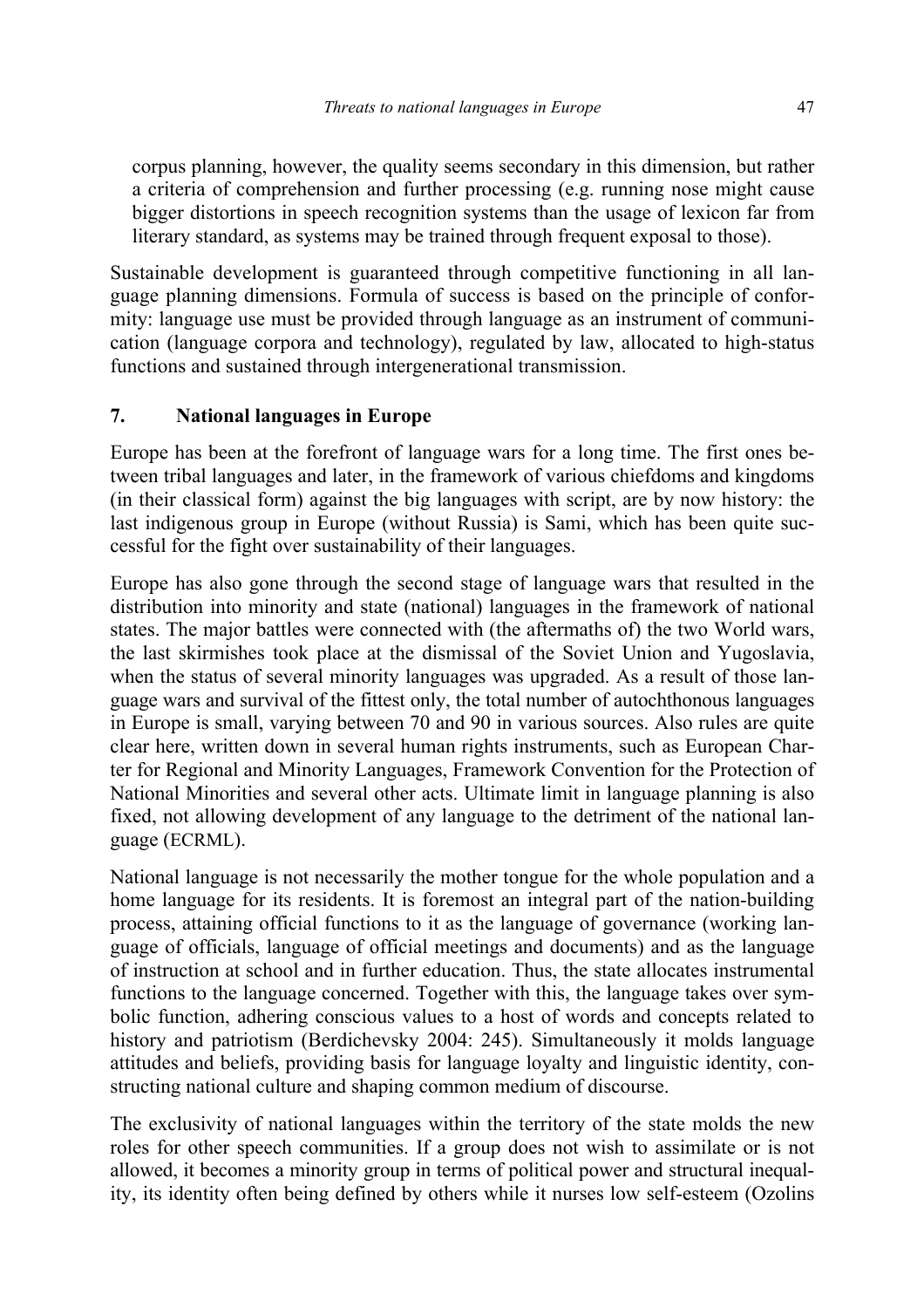1993). According to Porter (1975) minorities are faced with either following the path of mobility and opportunity, or endangering this by emphasizing ethnicity and cultural identity. From conditions of exclusivity arises the phenomenon of minority language which can only exist when there is a formally constituted majority language (Heller 1998) and which becomes aggrieved when its survival depends on the degrees of restriction to which it is subjected (Lo Bianco 2002). Language use of the minority tends to be regulated by the majority.

The new battle grounds for language hegemony globally is legislatively vague, there is no multilateral agreement for protection language rights in virtual space by now. Lo Bianco (2004) lists challenges to the national state as follows: globalisation of economies and culture, vast mobility of populations and success of communication technologies.

Postmodern information society and language environment is influenced by the process of globalisation, bringing along extensive migration of labour force and of goods and services. This new situation has created the need for global communication network through potential users and simultaneously, provided technological solutions, thus increasing language contact and multilingualism. This is characterized by a multitude of languages in urban areas (200 home languages in Hamburg, 250 in Amsterdam, 350 in London, cf. Extra/Gorter 2001), but also by language conflict and language shift in the aftermath of language contact. This is possible thanks to less control by the states and administrative network, as there is more room for social fragmentation, enabling new (and old) minorities (together with their linguistic identities) to come to the fore.

There are three main trends in communication that have direct impact on languages. The first concerns language processing. Formalisation in document management and processing is taking place, enabling to cut costs in administration at various levels. Simultaneously, freedom and more creativity in other language domains (internet, SMS, MSN) is increasing, individuality limits expanded. Technology permits the establishment of virtual communities, and while the share of English in virtual world is gradually declining, use of different languages in Internet is expanding. According to Crystal (2001), more than 1000 languages are present in Internet, thanks to low launching costs (though some modifications concerning missing letters or even script are used, for example Latin script instead of Devanagari in SMS). Lo Bianco (2004) notes that

global connectedness makes it possible for dispersed minority communities to continue to operate with dense and frequent communication and can have the effect of challenging national entities from beyond their sites of control. Their identities may be sustained through communications technology […] in cyberspace.

The last trend increases the role of languages in production and services. While the share of services (with high communication capacity) is increasing at the cost of production, the latter requires more highly educated (through the medium of language) specialists, raising the importance of communication and other language skills, including foreign language skills. All these processes increase the instrumental value of the language involved, increasing the share of language costs in production and services, which may be outside the state of the customer.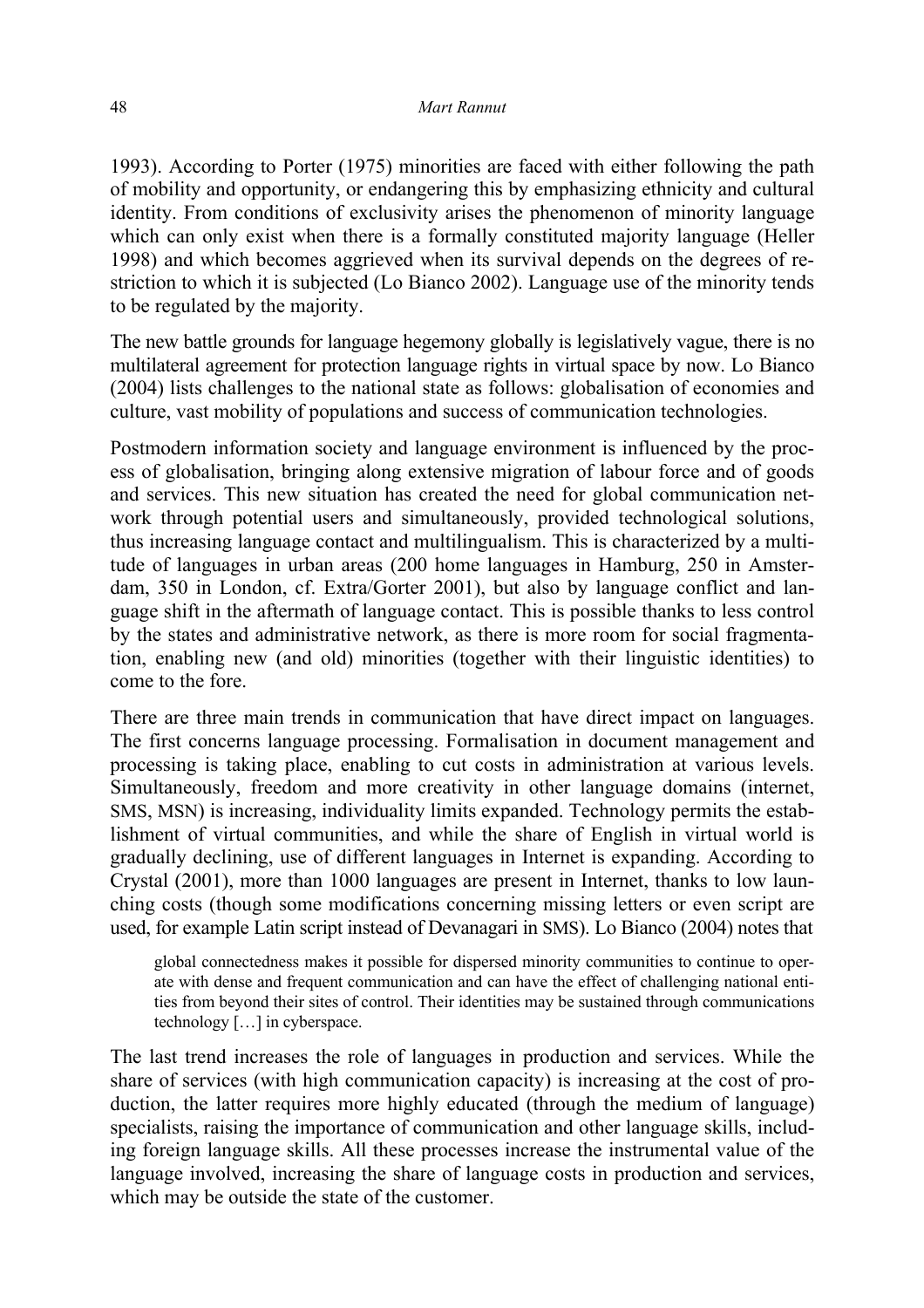These processes diminish distinguishing features of nation-states (e.g. homogeneity of population) and their sovereignty, making political and economic boundaries more transparent. Role of the state in language regulation is limited to public interests, leaving more domains open for individual language choice. Together with the introduction of virtual reality, difference between second language and foreign language environment is vague and diffuse, making national language protection a serious challenge.

There is no joint policy towards globalisation in the domain of language. As a matter of fact, there is no common or primary language policy in Europe, besides the fact that all national languages of the member states of the European Union are official, as a rule. There are just recommendations enhancing multilingualism, for example, in language teaching Europe pushes for minimum standards, e.g. 1+2 formula. The principal locus of policymaking still remains the nation state, where language enjoys special place: it is usually a key component in defining national identity, integration and exclusion mechanisms operation on the basis of languages most often.

European languages have entered the stage of globalization, with the distribution between national and minority languages almost complete. If national languages in Europe can maintain control over multilingual environments unaffected by the new "second languages" and keep the already lost (e.g. science and technology) or shifting domains marginal and resist takeover of functional domains important to the majority population, the new multilingual environment in Europe will be enjoying sustainable development in the diglossic framework.

#### **8. References**

- Ager, D. (1999): *Identity, insecurity and image*. *France and language*. Clevedon: Multilingual Matters.
- Ammon, U. (1997): Language-Spread Policy. In: *Language Problems and Language Planning*, Spring, Vol. 21, No. 1, 51-57.
- Bamgbose, A. (2005): *Language of instruction policy and practice in Africa*. www.unesco.org/ education/languages\_2004/languageinstruction\_africa.pdf (accessed 14.02.2008).
- Berdichevsky, N. (2004): *Nations, language and citizenship*. Jefferson, NC/London: McFarland & Company.
- Boyd, S. (2007): *Communication and community: Perspectives on language policy in Sweden and Australia since the mid-1970s*. In: Pauwels/Winter/Lo Bianco (eds.), 141-179.
- Cooper, R.L. (1989): *Language planning and social change*. Cambridge/New York/Port Chester/Melbourne/Sydney: Cambridge University Press.
- Crystal, D. (2000): *Language death.* Cambridge: Cambridge University Press.
- Crystal, D. (2001): *Language and the internet*. Cambridge/New York/Oakleigh/Madrid/Cape Town: Cambridge University Press.
- Danzin. A. (1992): *Towards a European language infrastructure*. Report by the Strategic Planning Study Group for the Commission of the European Communities (DG XIII).
- Dixon, R. (1997): *The rise and fall of languages*. Cambridge/New York/Melbourne: Cambridge University Press.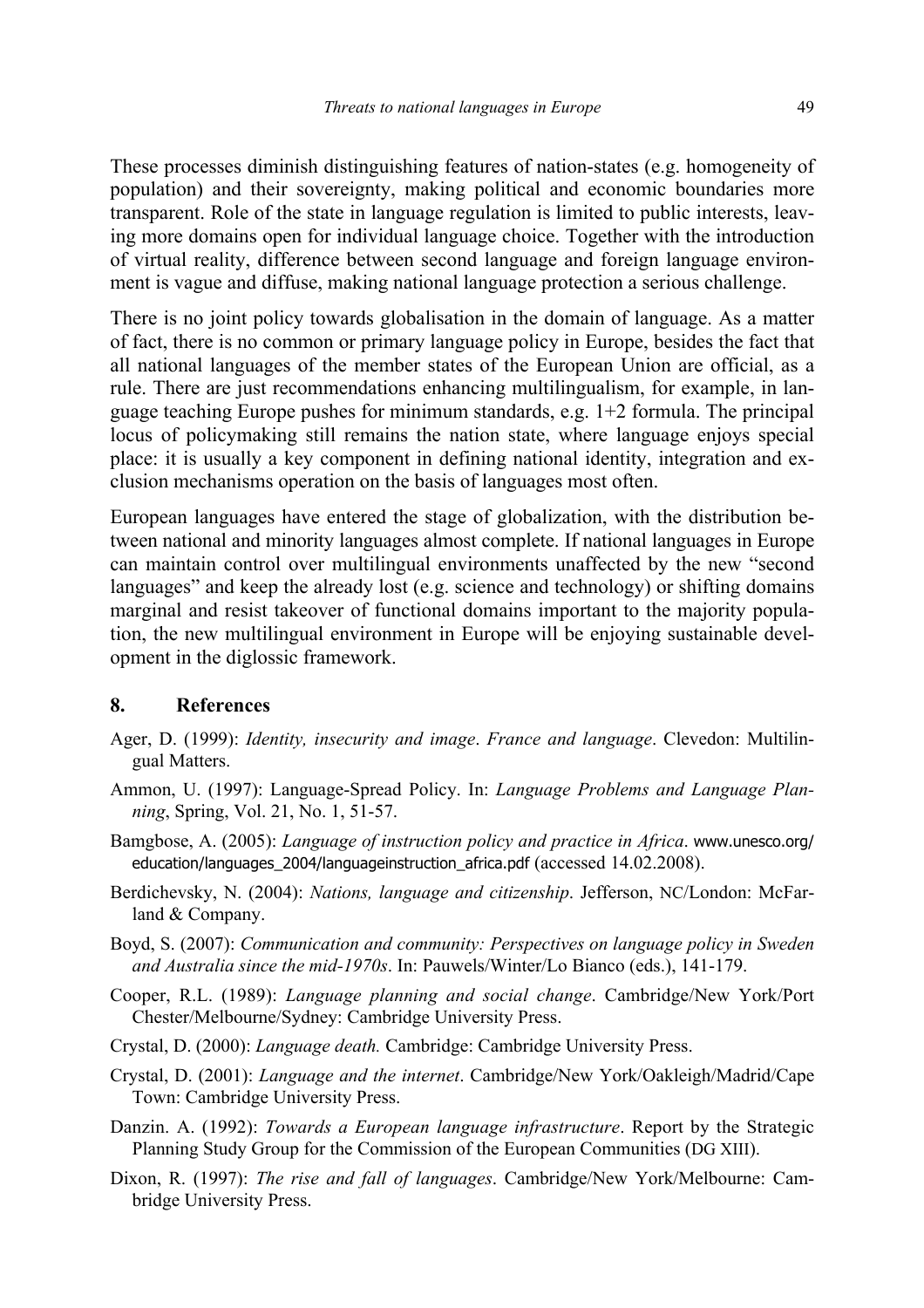Extra, G./Gorter, D. (2001): *The other languages of Europe*. Clevedon: Multilingual Matters.

- Fishman, J.A. (1991): *Reversing language shift. Theoretical and empirical foundations of assistance to threatened languages*. Clevedon: Multilingual Matters.
- Fishman, J.A. (ed.) (2001): *Can threatened languages be saved? Reversing language shift, revisited: A 21st century perspective*. Clevedon: Multilingual Matters.
- Fried, M.H. (1975): *The notion of tribe*. Menlo Park: Cummings Publishing Company.
- Glazer, N./Moynihan, D.P. (1975): *Ethnicity. Theory and experiences*. Cambridge: Harvard University Press.
- Gordon Jr., R.G. (ed.) (2005): *Ethnologue: Languages of the world*. 15<sup>th</sup> ed. Dallas: SIL International. www.ethnologue.com (accessed Jan 28, 2008).
- Haarmann, H. (1990): Language planning in the light of a general theory of language: A methodological framework. In: *International Journal of the Sociology of Language* 86, 103-26.
- Haugen, E. (1983): The implementation of corpus planning: Theory and practice. In: Cobarrubias, J./Fishman, J.A. (eds.): *Progress in language planning: International perspectives.*  Berlin: Mouton, 269-289.
- Heller, M. (1998): *Linguistic minorities and modernity: A sociolinguistic ethnography.* London: Contiinuum.
- Kloss, H. (1969): *Research possibilities on group bilingualism: A report.* Quebec: International Centre for Research on Bilingualism.
- Krauss, M. (1992): The world's languages in crisis. In: *Language* 68 (1), 4-10.
- Liddycoat, A.J. (ed.) (2007): *Language planning and policy. Issues in language planning and literacy.* Clevedon/Buffalo/Toronto: Multilingual Matters.
- Lo Bianco, J. (2002): Real world language politics and policy. In: Baker, S.J. (ed.): *Language Policy: Lessons from Global Models*. Monterey: Monterey Institute of International Studies, 8-27.
- Lo Bianco, J. (2004): Language planning as applied linguistics. In: Davies, A./Elder, C. (eds.): *The handbook of applied linguistics*. London: Blackwell, 738-763.
- Lo Bianco, J. (2005): Globalisation and national communities of communication. In: *Language Problems and Language Planning* 29, 2, 109-133.
- Maffi, L. (ed.) (2001): *On biocultural diversity. Linking language*, *knowledge*, *and the environment*. Washington, DC: Smithsonian Institution Press.
- Maurais, J. (ed.) (1993): *Politique et aménagement linguistiques*. Paris: Le Robert and Québec: Conseil de la langue française.
- Mühlhäusler, P. (1995): *Linguistic ecology: Language change and linguistic imperialism in the Pacific Rim*. London: Routledge.
- Nelde, P. (2007): *Maintaining Multilingualism in Europe: Propositions for a European Language Policy*. In: Pauwels/Winter/Lo Bianco (eds.), 59-77.
- Nettle, D./Romaine, S. (2000): *Vanishing voices. The extinction of the world's languages*. Oxford: Oxford University Press.
- Ozolins, U. (1993): *The politics of language in Australia*. Cambridge/New York/Melbourne: Cambridge University Press.